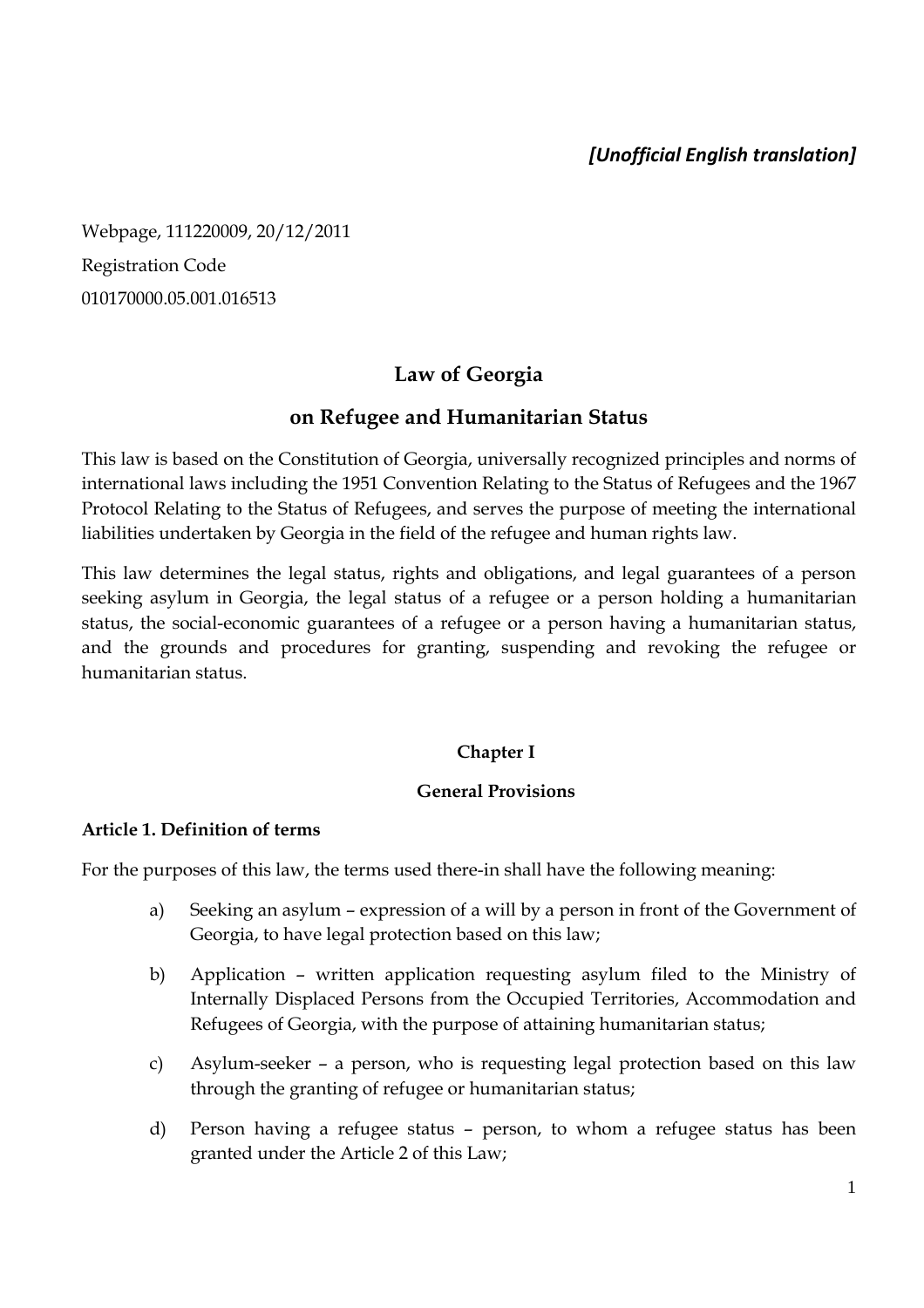- e) Person having a humanitarian status person, to whom a humanitarian status has been granted under the Article 4 of this Law;
- f) Ministry Ministry of Internally Displaced Persons from the Occupied Territories, Accommodation and Refugees of Georgia
- g) Reception center place of temporary accommodation for asylum-seekers;
- h) Certificate document certifying (the asylum seeking/application for asylum), for which the form and the rule of its issuance and replacement is determined by the Ministry;
- i) A minor left without parental care a minor that is a citizen of a foreign country or has no citizenship that entered Georgia alone, without being accompanied by a legal guardian or authorized adult and who has no guardianship by the time of filing an application, or a minor that is no longer accompanied by the guardian or authorized adult after entering Georgia.
- j) Family member spouse, elderly parents , child under 18, son/daughter lacking legal capacity, or those lacking legal capacity or other dependents of the refugee or a person with humanitarian status;
- k) Family reunion legal entrance of family members of the refugee or persons with humanitarian status to Georgia with the purpose of family unification;
- l) Country of origin the country of citizenship or a permanent residence of an asylum-seeker or a person with humanitarian status.

#### **Chapter II**

#### **Granting refugee or humanitarian status**

#### **Article 2. Granting the refugee status**

Refugee status is granted to a person who is not a citizen of Georgia or a stateless person permanently residing in Georgia; also to a person who is in Georgia and has a reasonable fear that s/he may become a victim of prosecution on the basis of race, religion, faith, ethnicity, belonging to a certain social group or political views, and cannot or does not want, because of such fear, to return to the country of origin or be under the protection of such a country.

#### **Article 3. Reasons for refusing to grant refugee status**

1. Refugee status is not granted to a person that: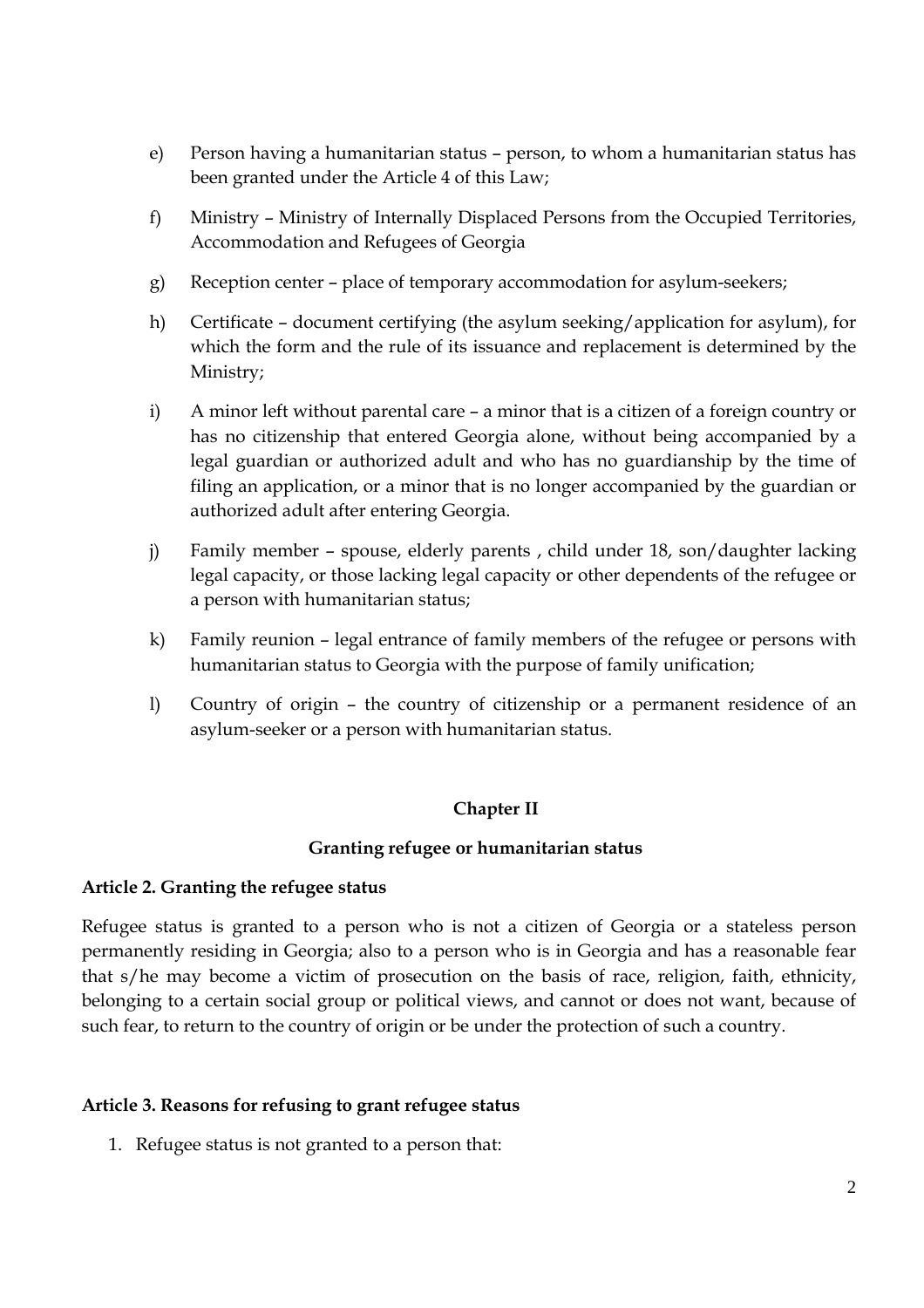- a. Committed a crime against peace, humanity, or war crimes, as stipulated in relevant international legislation;
- b. Committed a non-political gross offense outside of Georgia before receiving refugee status;
- c. Is accused of offense against UN goals and principles;
- d. Does not require legal protection under Article 1, Section D of the UN Convention on Refugee Status of 1951;
- e. May, based on a reasonable assumption, create a threat to state security, territorial integrity as well as to the public order of Georgia;
- f. Is convicted for especially heavy crimes by a legally authorized court decision;
- g. Is recognized to have conducted actions against Georgia and has committed a crime during previous visit(s) to Georgia;
- h. Has left the country of origin for economic, epidemiological, natural or manmade disaster-related emergencies.
- 2. Refugee status may not be granted to a person that:
	- a. Has already been recognized as a refugee in a different country and is still under the protection of this country, unless proven otherwise;
	- b. Holds a travel document issued by another country in line with article 28 of the 1951 United Nations Convention Relating to the Status of Refugees;
	- c. Has initiated procedures for refugee status in another state signatory to the 1951 United Nations Convention Relating to the Status of Refugees and is eligible to continue such procedures.
- 3. A person who holds citizenship of two or more countries may not be granted refugee status if the person is able to benefit from the protection of one of such countries.

#### **Article 4. Granting humanitarian status**

- 1. Humanitarian status is granted to a person that is not a citizen of Georgia, or is a permanent resident of Georgia without citizenship of any of the countries, and does not meet requirements of article 2, and:
	- a. Was forced to leave the country of origin due to violence, external aggression, occupation, internal conflicts, mass violation of human rights or significant breach of public order;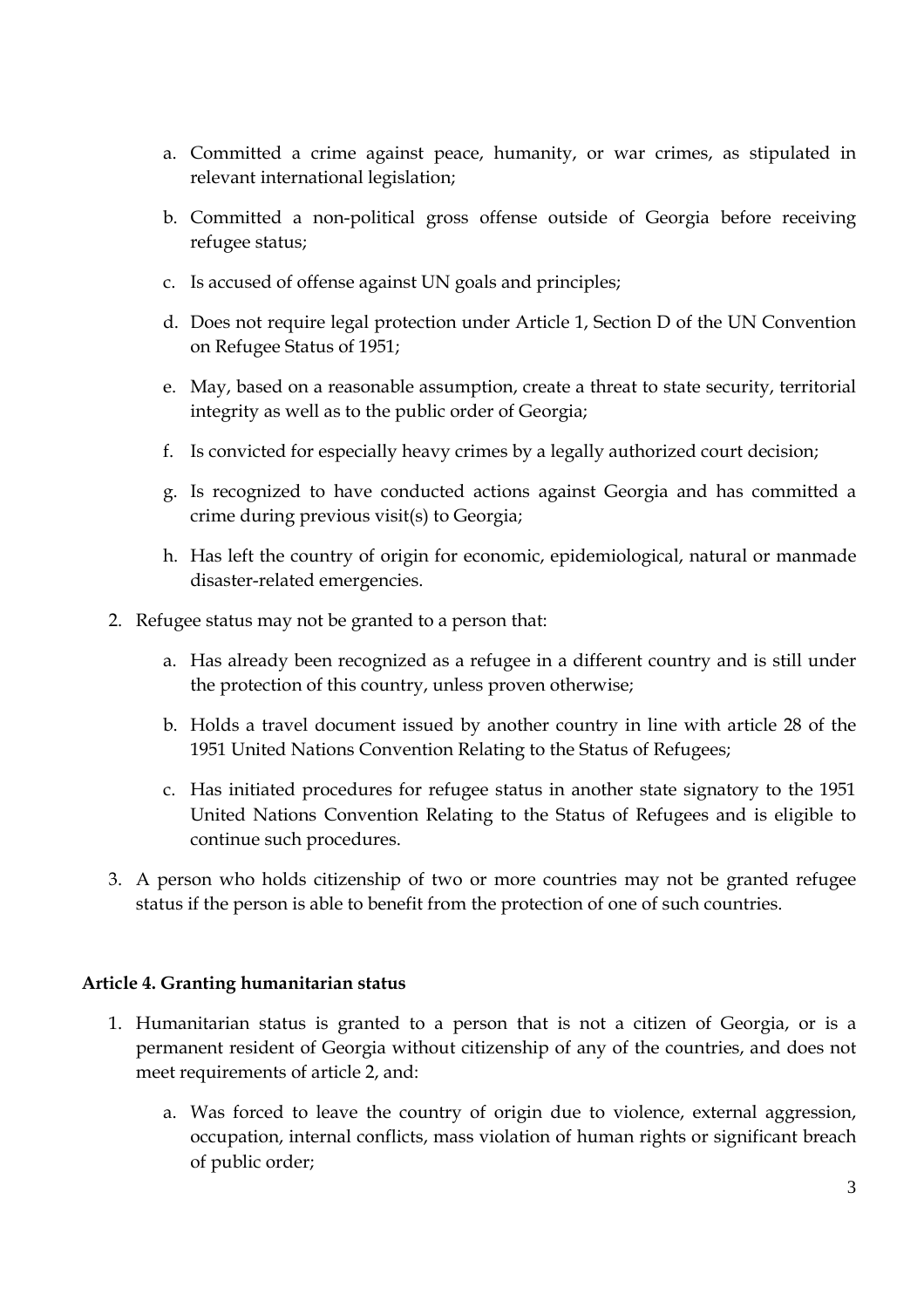- b. Cannot be returned to the country of origin because of legal requirements, namely, international responsibilities undertaken by Georgia (stipulated in article 2 of the Convention on Human Rights (prohibition of torture, inhumane treatment or punishment) or other international agreements prohibiting forcing a person out of the country) or cannot travel to another country;
- c. May face serious life-threatening conditions or violation of rights if returned to the country of origin.
- 2. Humanitarian status may be granted to a person that is not a citizen of Georgia or a permanent resident of Georgia without citizenship and:
	- a. Was obliged to move inside Georgia, but is not entitled to the IDP status according to the law of Georgia on IDPs;
	- b. Entered Georgia from a neighboring country of origin as a result of a natural disaster;
	- c. Requires other justified humanitarian assistance.
- 3. The person is not entitled to humanitarian status if he/she meets the criteria listed in article 3.1 of this law, or if his/her presence in Georgia is conflicting with the interests of this country for any significant reason.
- 4. Humanitarian status is granted for the period of 1 year and can be extended if the grounds for granting such status still exist.

# **Article 5. Massive entrance**

In case the circumstances described in articles 2 and 4 of this law do not exist and persons that are not citizens of Georgia enter the country, the Ministry makes a decision on granting refugee or humanitarian status based on the general situation in the country of origin.

## **Article 6. Protection of family members of refugees or humanitarian status holders**

- 1. A Family member of the refugee may be granted refugee status, even if he/she does not individually meet the requirements of article 2 of this law and does not contradict with requirements of article 3.1.
- **2.** A Family member of the refugee is granted refugee status if he/she cannot individually meet criteria listed in article 4 of this law, does not contradict requirements of article 3.1 of this law, and his/her presence does not create a threat to the interests of Georgia.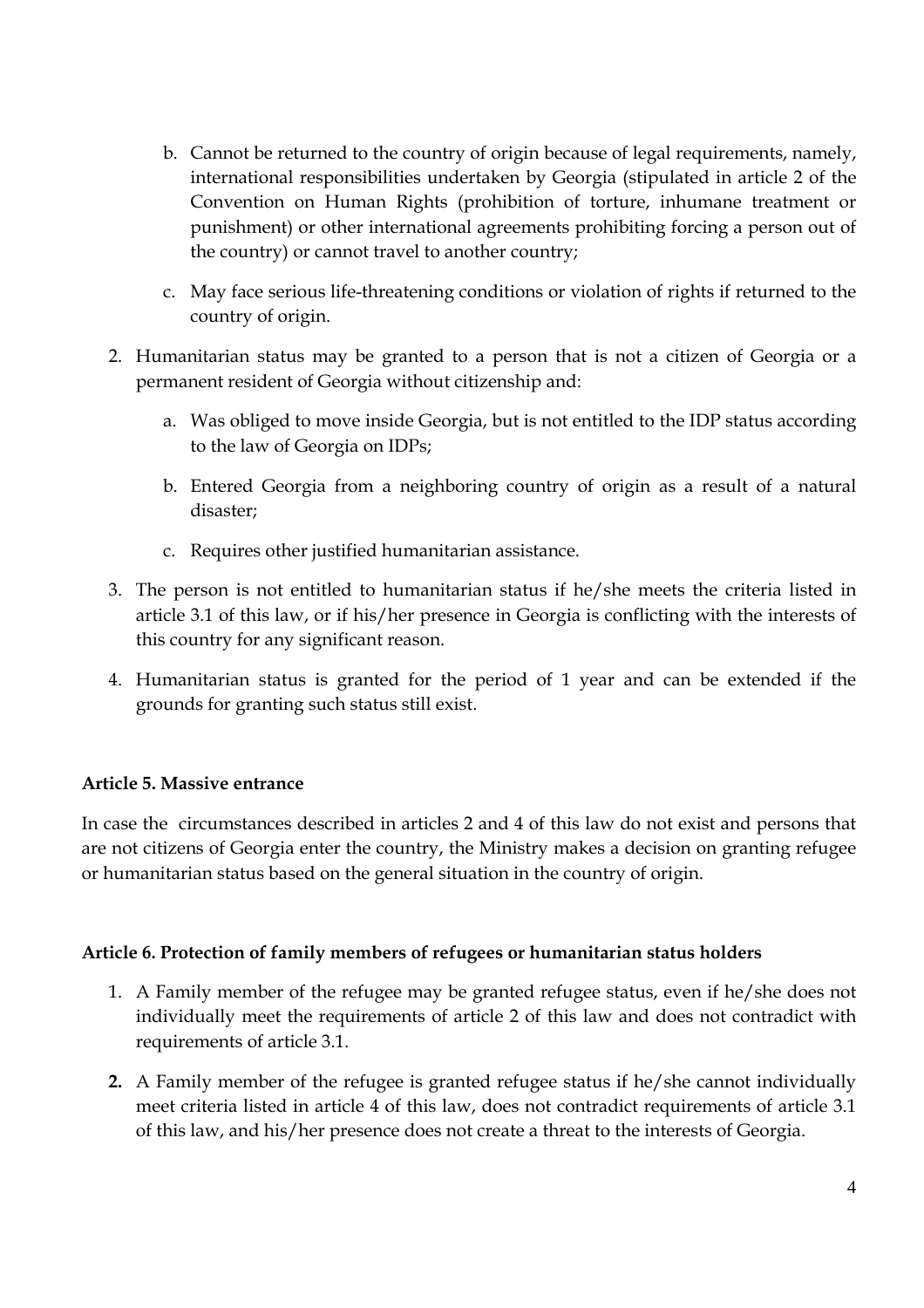### **Article 7. Family reunion**

- 1. A person with refugee status will be granted the right for family reunification within 1 year after submitting application.
- 2. A person with humanitarian status may be allowed to reunite with his/her family. This right has to be used, if within a year from receiving humanitarian status, a person could not reunite with the family, and this is impossible in another country.
- 3. A person will be refused family reunification if a family member cannot meet requirements stipulated in article 3.1 of this law.
- 4. After entering Georgia, a family member of the person is subject to article 6 of this law.

## **Article 8. Care/guardianship of minors**

- 1. Information of a minor family member entering Georgia with an adult is included in the application of one of the parents, and in case of missing parents – caregiver/guardian, one of the adult family members or relatives.
- 2. If the minor enters Georgia alone, application including all relevant details and circumstances and with consideration of the best interests of the minor is filed by the appointed caregiver/guardian of the minor according to the legislation of Georgia. The Ministry immediately files a written request to the appropriate care and guardianship agency to appoint a caregiver/guardian to the minor during his/her stay in Georgia.
- 3. The care and guardianship agency should take immediate measures to provide care and guardianship for unaccompanied minors, according to the legislation of Georgia. The procedure for assigning refugee or humanitarian status for a minor left without care is implemented in accordance to the age, development and mental state and with due consideration of the fact that the minor without care may have very little information on the situation in the country of origin.

## **Article 9. Transferring responsibility for a refugee to Georgia**

- 1. A citizen of a foreign country or a person without citizenship that holds refugee status from a state signatory to the UN Convention on the Status of Refugees of 1951 should be considered a holder of refugee status under this law if he/she has gained permission to live in Georgia for no less than 2 years.
- 2. A temporary residence permit is issued to persons described in section 1 of this article based on the written request of the Ministry.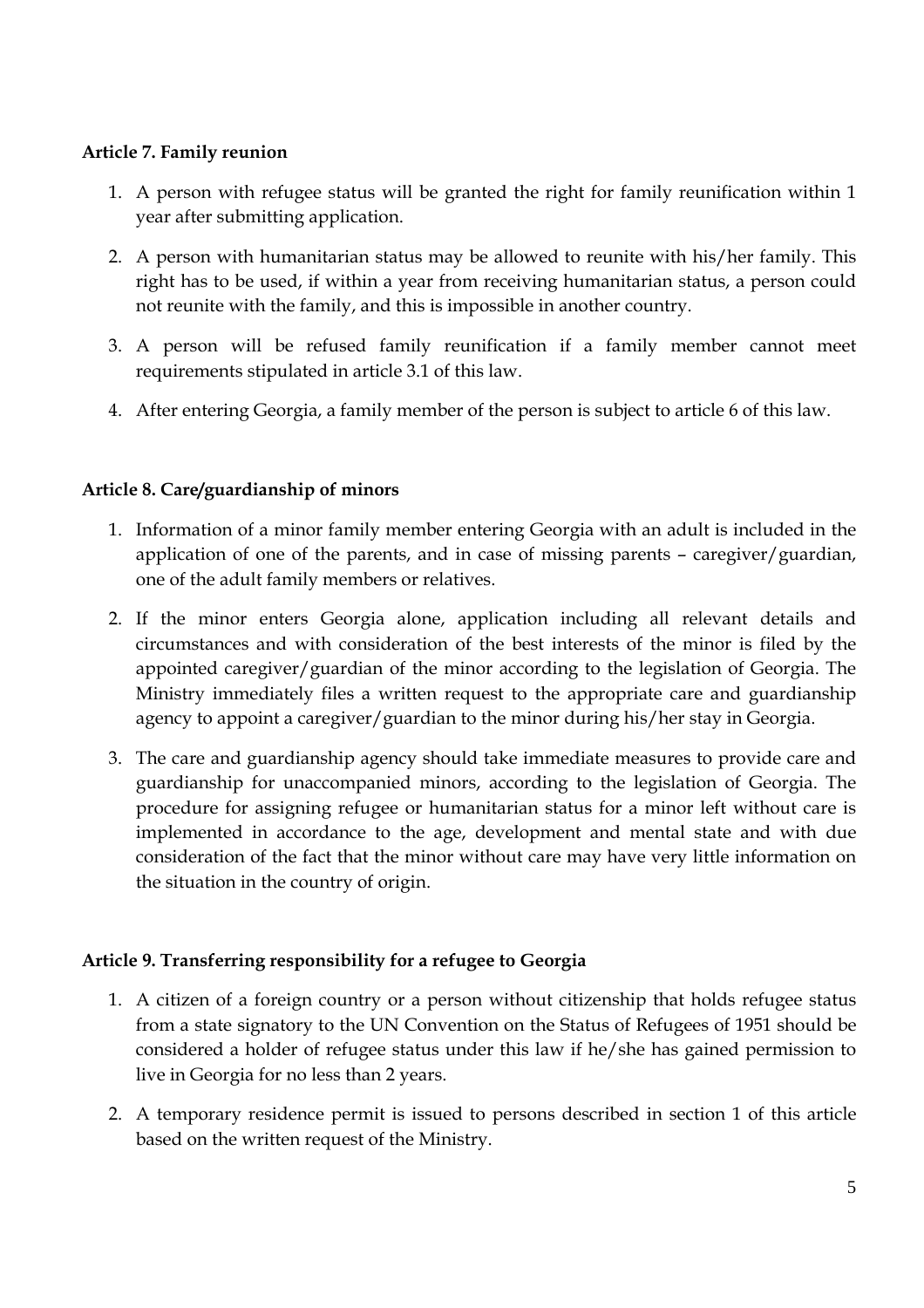3. Persons described in section 1 of this article are not eligible for social-economic guarantees ensured by this law.

### **Chapter III**

#### **Procedure for the granting of refugee or humanitarian status**

#### **Article 10. Procedure for the granting of refugee or humanitarian status**

Procedure for the granting of refugee or humanitarian status includes:

- a. Submission of application;
- b. Preliminary revision of application, interview and making a decision on registering a person as an asylum-seeker;
- c. Issuance of a certification or handing over the decision of the Ministry on the refusal of case consideration on merit;
- d. Application consideration on merit and making a decision on the granting of refugee or humanitarian status or refusal to granting such status;
- e. Issuance of a temporary residence permit to a person with refugee or humanitarian status, or handing in the decision of the Ministry on the refusal to grant refugee or humanitarian status.

#### **Article 11. Seeking asylum**

- 1. Seeking asylum is a direct or indirect, oral or written wish of a person to seek the legal protection of Georgia under the circumstances described in articles 2 and 4 of this law.
- 2. In the case of illegal crossing of the Georgian border, a person is responsible to report this to the very first state agency that they encounter within 24 hours.
- 3. In case of circumstances beyond the control of a person that hinder timely reporting to the state agency, the timeframe could be extended only throughout the period of such circumstances in force.
- 4. Request for asylum, received by any state agency is put inwritten form and sent to the Ministry within 3 days and a copy is given to the person involved.
- 5. If granting of refugee status is requested by a person that is in Georgia legally, he/she is to file the application in person to the Ministry.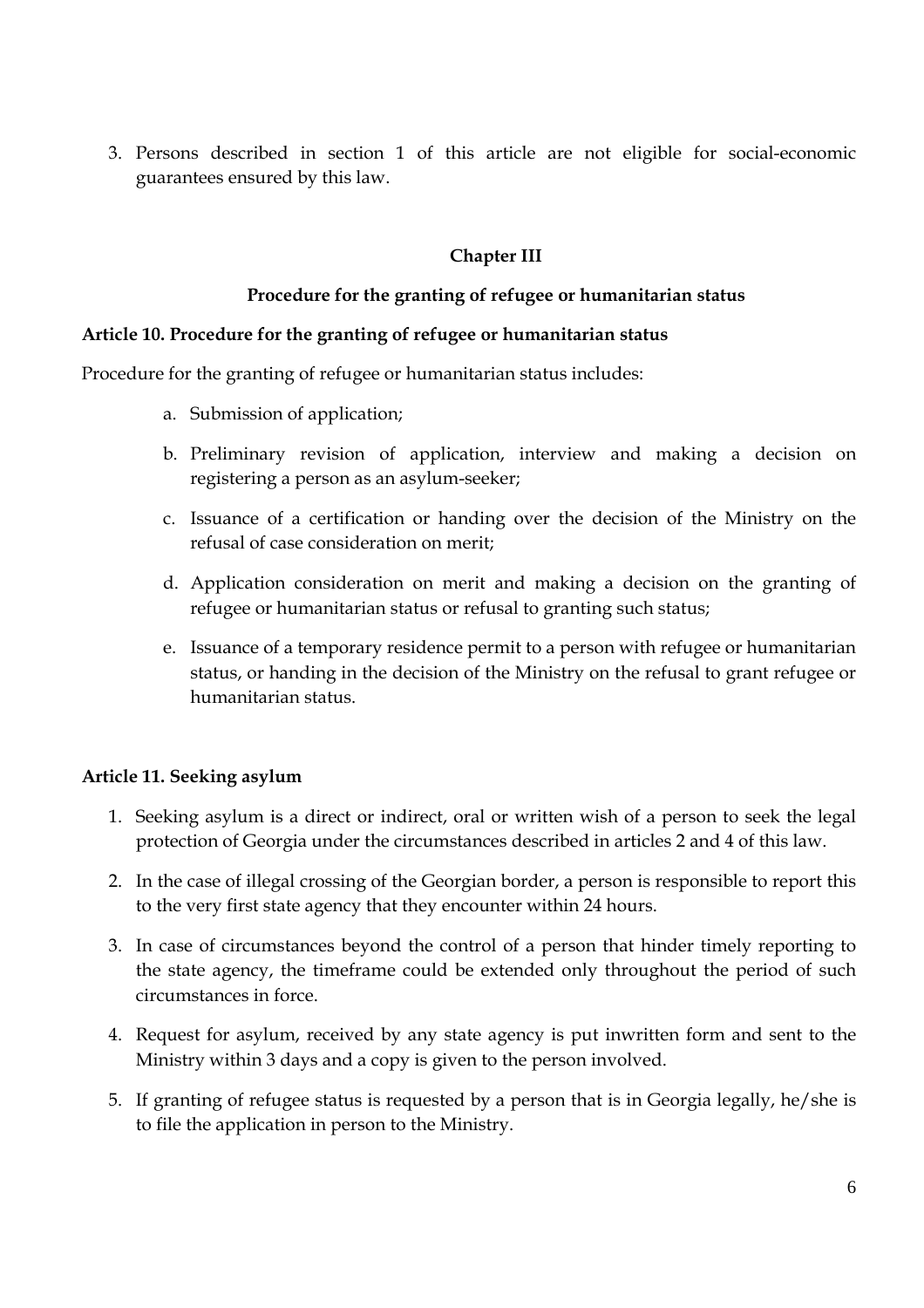## **Article 12. Preliminary the revision of an application, interview and making a decision on registering a person as an asylum-seeker**

- 1. Application of the asylum-seeker located in Georgia is reviewed by the Ministry within 10 days from the date of filing.
- 2. Within 10 days after filing an application the Ministry conducts an interview according to the pre-determined questionnaire. The applicant is notified about the date of the interview upon submission of the application.
- 3. The Ministry makes a decision on registering a person as an asylum-seeker or refusing such registration, and issues a certification for the asylum-seeker and his/her family member(s) within 5 days of making such a decision. Certification of the minor is given to his/her authorized representative.
- 4. The decision on registering a person as an asylum-seeker is the basis for granting rights and imposing responsibilities stipulated in article 18 of this law to the person and his/her family members.

#### **Article 13. Reasons for refusing registration as an asylum-seeker**

- 1. A person is refusedregistration as an asylum-seeker if he/she:
	- a. Has submitted fraudulent documents or included incorrect information in the application;
	- b. Violated the timeframe indicated in article 11.2, except for cases allowed by article 11.3;
	- c. Is a subject of criminal prosecution;
	- d. Has an infectious or other disease that, because of its nature, severity and longevity may create a threat to the population of Georgia. The list of such diseases is determined by the Ministry of Labor, Health and Social Affairs of Georgia;
	- e. Was refused to receive refugee or humanitarian status because of failure to meet requirements stipulated in articles 2 and 4 of this law, and from the date of receiving refusal to the moment of application the situation in the country of origin has not changed;
	- f. Was refused to receive refugee status by the country signatory to the 1951 United Nations Convention Relating to the Status of Refugees or 1967 Protocol Relating to the Status of Refugees, if refugee norms of these states do not contradict legislation of Georgia and there are no new circumstances of the case;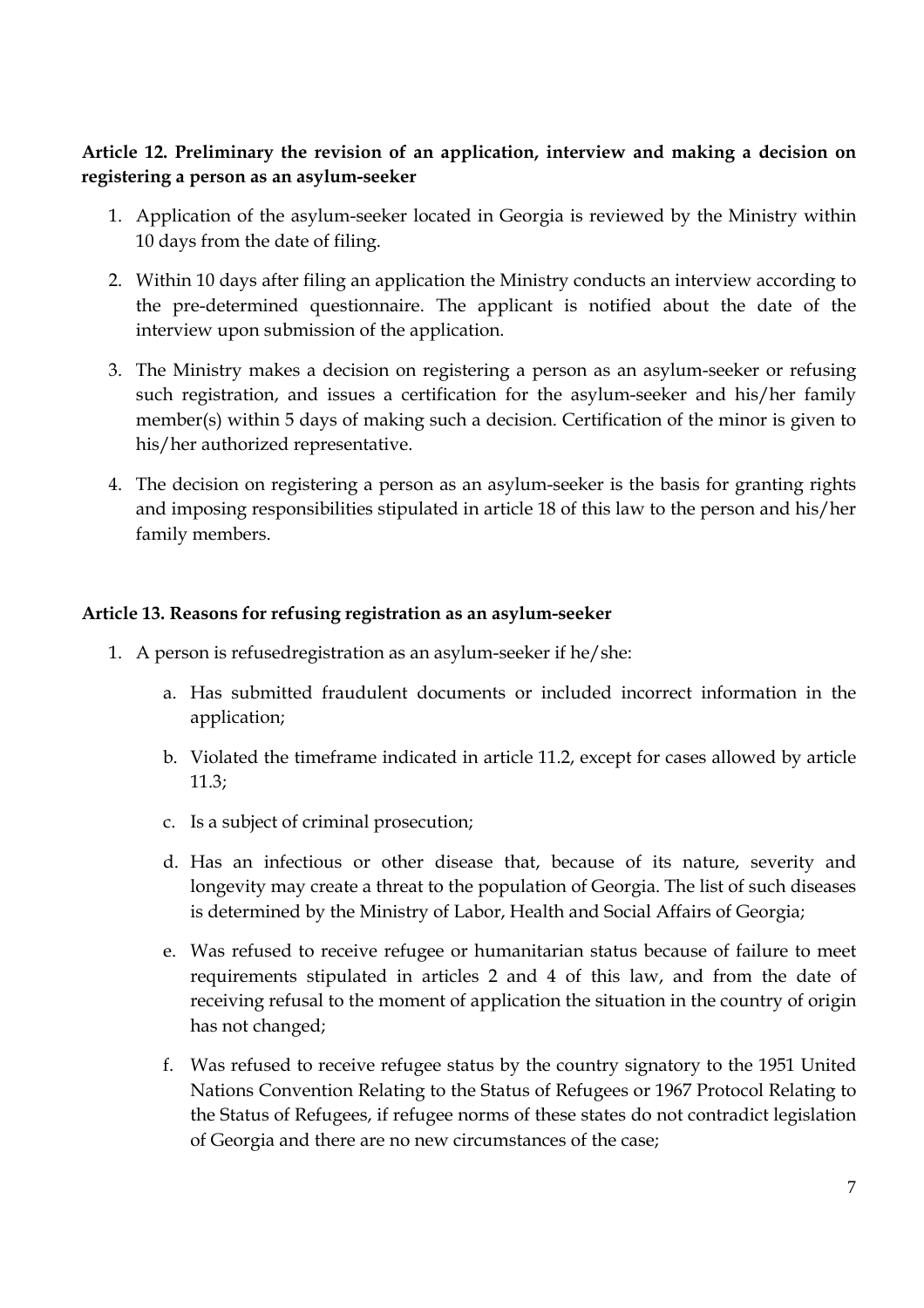- g. Has left the country of origin when circumstances described in articles 2 and 4 of this law were non-existent and does not want to return to the country fearing to take a responsibility for the crime committed in violation of the legislation of this country;
- h. Refuses to provide personal information or the circumstances of entering Georgia.
- 2. If the Ministry makes a decision on refusing to register the person as an asylum-seeker, the decision will be handed or sent to the applicant explaining the reasons and indicating procedures for appealing the decision according to the legislation of Georgia.
- 3. If a person does not appeal the negative decision on registering as an asylum-seeker, he/she is responsible to leave Georgia together with the family within one month after receiving the notification, unless he/she or family members have other legal grounds of staying in Georgia.

### **Article 14. Consideration of application on merit and making a decision**

- 1. The Ministry reviews the application within 6 months from the moment of registration. The Ministry may extend the revision timeframe for no more than 3 months, duly informing the applicant in writing.
- 2. The Ministry interviews the asylum-seeker within 5 months from the moment of registration of the application. The applicant should be notified about the interview at least 3 days in advance, by sending written notification at the place of residence. In cases where the applicant fails to attend the interview twice, without a justified excuse, the Ministry may stop reviewing the application. If possible, the asylum-seeker should be interviewed by an officer of the same gender, and should be provided with the services of an interpreter of the same gender. It is allowed to hold additional interviews to specify some of the facts provided by the asylum-seeker.
- 3. The relevant unit of the Ministry prepares a conclusion on the granting of asylum or refusal, based on the following:
	- a. Questionnaire of the asylum-seeker;
	- b. Interview of the asylum-seeker;
	- c. Analysis of the genuineness of the facts provided by the asylum-seeker as well as his/her behavior;
	- d. Verification of the information provided by the asylum-seeker and his/her family members;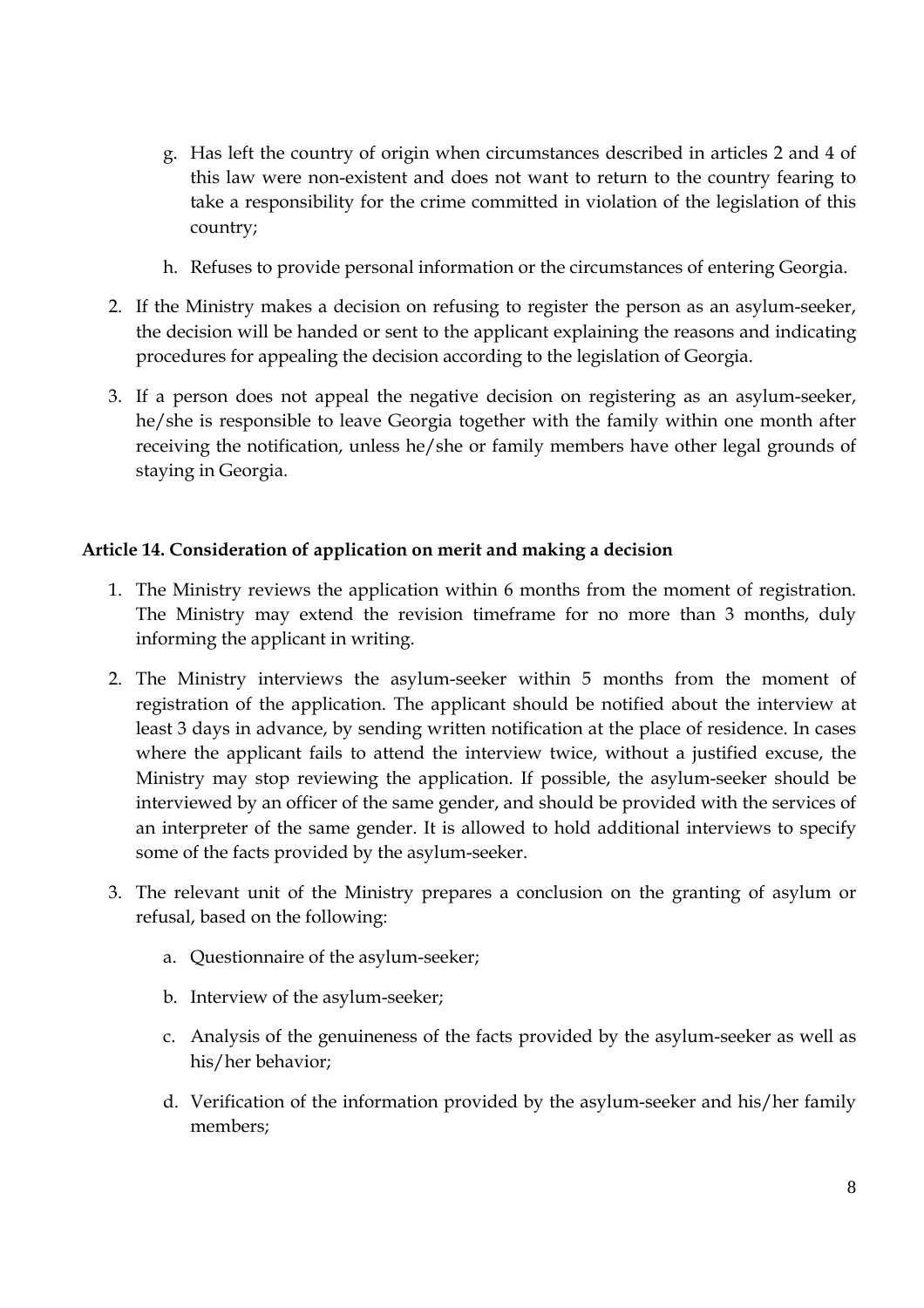- e. Information on the country of origin of the asylum-seeker;
- f. Results of the study conducted to determine a reason for the asylum-seeker leaving the country of origin, transit through the third country, entering Georgia and stay in Georgia.
- 4. Based on the conclusion on the granting or refusal of asylum, the Ministry decides on whether the asylum-seeker meets the criteria described in articles 2 and 4 of this law. If the asylum-seeker does not meet the above criteria, the Ministry decides on the compliance of requirements described in article 4 of this law. If the asylum-seeker does not meet requirements described in articles 2 and 4 of this law, the Ministry can refuse to grant refugee or humanitarian status.
- 5. An asylum-seeker that was granted humanitarian status is entitled to submit a new application, if the circumstances changed significantly after the granting of humanitarian status and the grounds for requesting refugee status have arisen/ been created.
- 6. A residence permit is issued to persons with refugee or humanitarian status according to the regulations stated in the law.
- 7. A temporary residence permit is issued to the holder of humanitarian status for the period of validity of the humanitarian status. At the same time, in the case of extension of the humanitarian status, a renewal permit is issued, while a person holding refugee status will receive a permit for 3 years.
- 8. If the Ministry makes a decision to refuse to grant refugee or humanitarian status, the decision will be handed or sent to the asylum-seeker within three days to the address indicated in the application, stating the reasons for refusal and legal mechanisms for appealing the decision.
- 9. The decision of the Ministry to refuse the granting of refugee or humanitarian status may be appealed to the court according to the current legislation of Georgia. Before the court decision enters its legal force, the applicant has rights and guarantees stipulated in article 18 and 21 of this law.
- 10. A person holding refugee or humanitarian status needs to go through annual registration according to the regulation of the Ministry.

## **Chapter IV**

## **Suspending or revoking refugee or humanitarian status**

## **Article 15. Grounds for suspending or revoking refugee or humanitarian status**

1. The refugee or humanitarian status of a person is cancelled, if this person: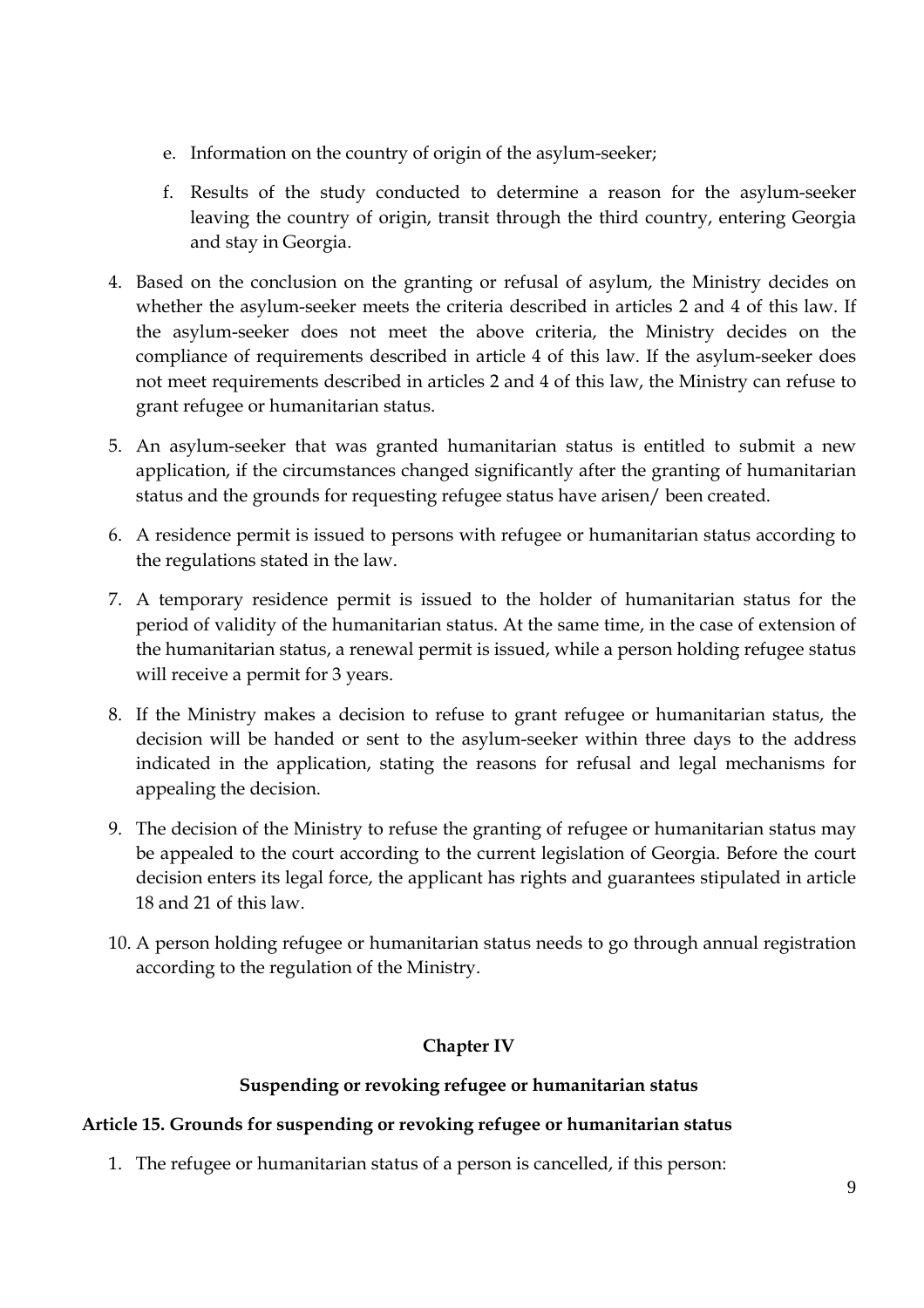- a. Was granted citizenship or a permanent residence permit of Georgia;
- b. Has lost and then voluntarily regained citizenship of the country of origin;
- c. Has received citizenship of another state and is under the protection of that country;
- d. Has voluntarily used the protection of the country he/she was forced to leave;
- e. Cannot refuse the protection of the country of origin, provided that circumstances for receiving such status have ceased to exist;
- f. For personal reasons does not want to use refugee or humanitarian status;
- g. Is dead;
- h. There is a reasonable suspicion that the person poses a threat to the security of Georgia;
- 2. Section "e" of this article does not cover holders of refugee or humanitarian status if the person can submit a justified motivation to refuse return to the country of origin because of fear of prosecution.
- 3. If the family of the person falls apart due to divorce, separation or death of family members, these individuals maintain their refugee or humanitarian status granted as a result of family reunification, unless requirements stipulated in this article apply.
- 4. A person's humanitarian status is cancelled if this person receives refugee status based on article 14.5 of this law.

#### **Article 16. Grounds for revoking refugee or humanitarian status**

- 1. Refugee or humanitarian status is to be cancelled if it becomes known that the person does not meet the requirements listed in articles 2 and 4 of this law, namely, if newly discovered information certifies that information provided earlier is incorrect or the document is fraudulent.
- 2. Refugee or humanitarian status is cancelled if the court recognizes a person as missing or dead. The status will be restored if the court makes a decision on revoking this status.
- 3. The decision on revoking refugee or humanitarian status also covers family members of the person that have received this status according to articles 6 and 7 of this law.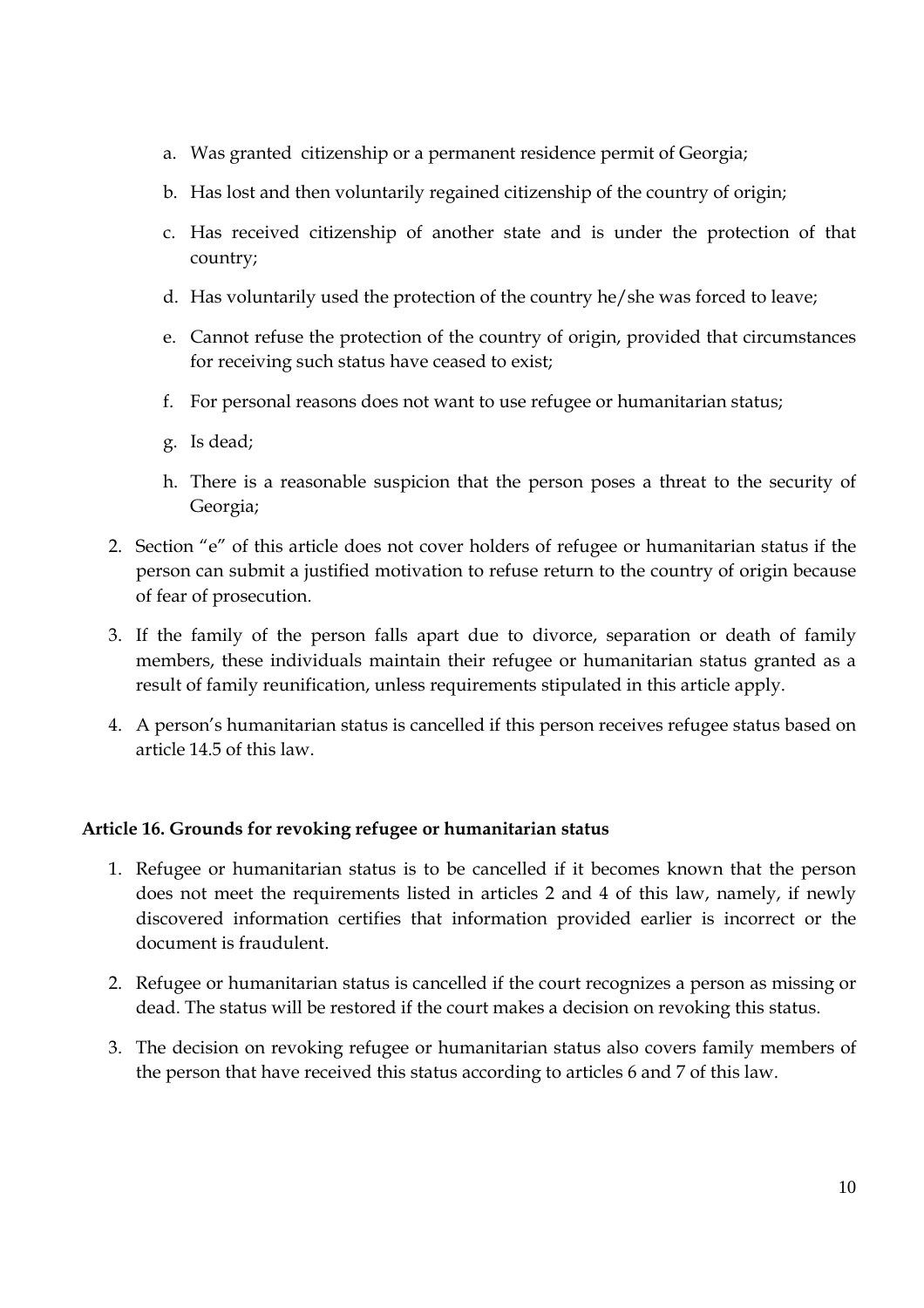### **Article 17. Procedure for suspending or revoking refugee or humanitarian status**

- 1. In case one of the grounds described in articles 15 and 16 of this law arises, causing the suspension or revocation of refugee or humanitarian status, the Ministry initiates suspension or revocation procedures.
- 2. The procedure for suspending or revoking the status includes:
	- a. Warning a person on starting the above procedure and holding an interview;
	- b. An interview with the person within 1 month from initiation of the procedure;
	- c. Possibility to legally appeal against a decision made to suspend or revoke refugee or humanitarian status according to the legislation of Georgia.
- 3. During the procedure of suspending or revoking refugee or humanitarian status the Ministry does not consider compliance of the person with the requirements of articles 2 and 4 of this law.
- 4. A person with refugee or humanitarian status, in the case where such procedures are initiated towards him, retains a temporary residence permit and all rights of the status holder until the issue is fully finalized.
- 5. Suspending or revoking refugee or humanitarian status for a person results in the suspension of the residence permit and travel document issued to that person.
- 6. Within 3 days after making a decision on suspending or revoking refugee or humanitarian status the Ministry hands in or sends the decision to the person indicating the reasons and procedures to appeal.
- 7. If a person does not appeal the decision on suspending or revoking refugee or humanitarian status and if a person does not have other legal grounds for remaining in Georgia, the person is required to leave the country within a month after receiving the decision.
- 8. Failure to meet the requirements stipulated in section 7 of this article will become a subject to a law of Georgia on the Legal Status of Foreigners.

## **Chapter V**

# **Rights and responsibilities of an asylum-seeker or a person with refugee or humanitarian status**

#### **Article 18. Rights and responsibilities of an asylum-seeker**

1. An Asylum-seeker is entitled to: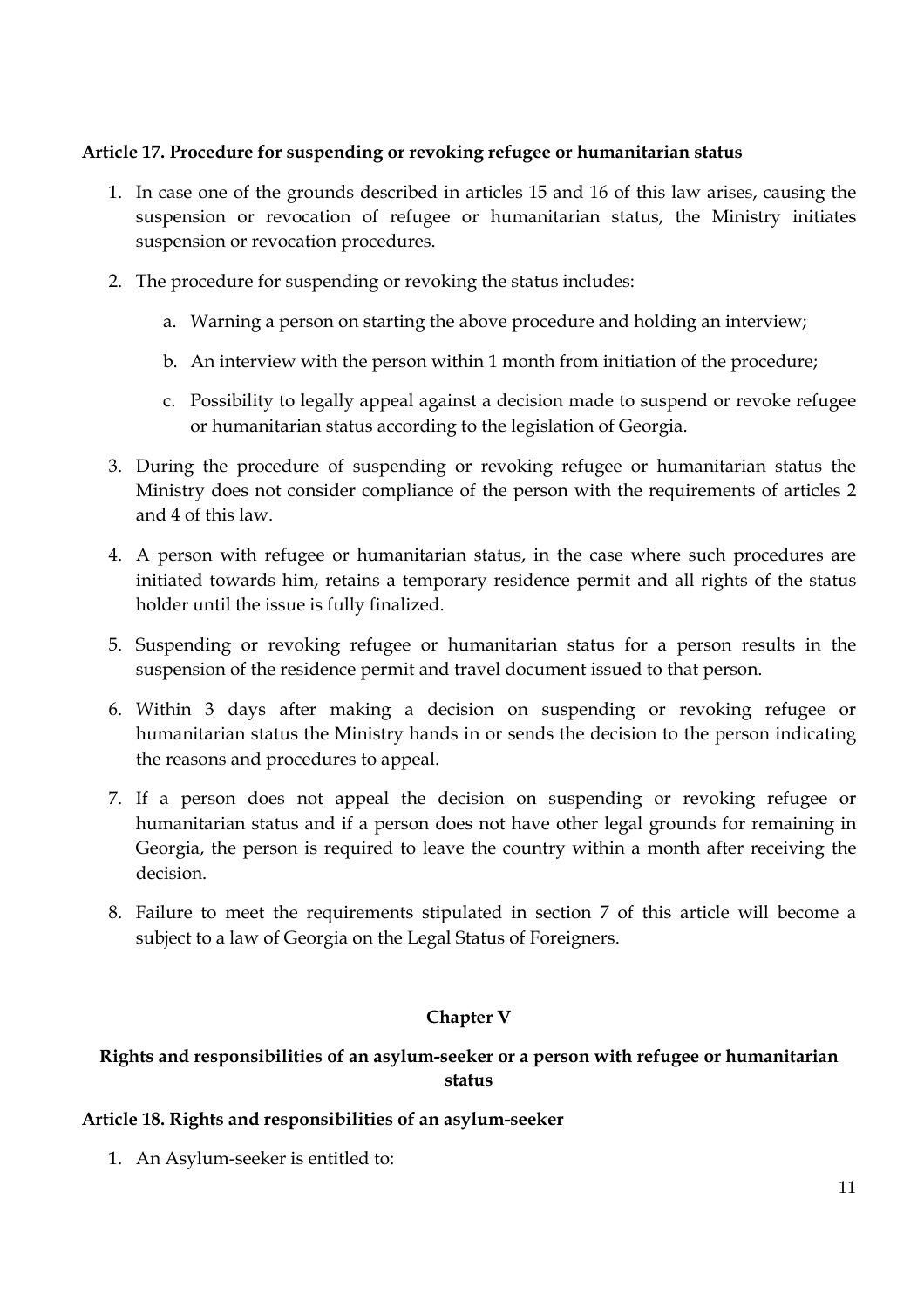- a. Use translation services and receive information on the procedures for granting refugee or humanitarian status as well as any other information described in this article;
- b. Receive referral on temporary placement and live in a reception center free of charge, and in special cases – other temporary placement allocated by the Ministry;
- c. Receive relocation and luggage moving support during admission to a reception center or in special cases – other temporary accommodation allocated by the Ministry;
- d. Receive other assistance;
- e. Benefit from the right for education just like any other citizen of Georgia;
- f. Benefit from medical or social assistance according to the legislation of Georgia;
- g. Revoke the application;
- h. Be liberated from any fees payable for revision of applications in any agencies, and use free translation services;
- i. Use the employment opportunities according to the legislation of Georgia;
- j. Address the court to protect the rights and freedoms according to the article 42.1 of the Constitution of Georgia;
- k. Be informed on the possibilities of contacting UNHCR;
- l. Use rights envisaged by the Georgian legislation for foreign citizens, unless otherwise stated in this law.

#### 2. The Asylum-seeker is responsible to/for:

- a. Provide the appropriate Ministry agency with all documents required for the review of his/her application;
- b. Travel to the reception center or another place allocated by the Ministry within 15 days after receiving a temporary placement referral;
- c. In case of selecting another residence aside from that allocated by the Ministry, to inform the appropriate Ministry agency of the exact address and provide updated information in case of moving;
- d. Follow the legislation of Georgia and regulations for placement in reception centers, moving from the center, as established by the Ministry;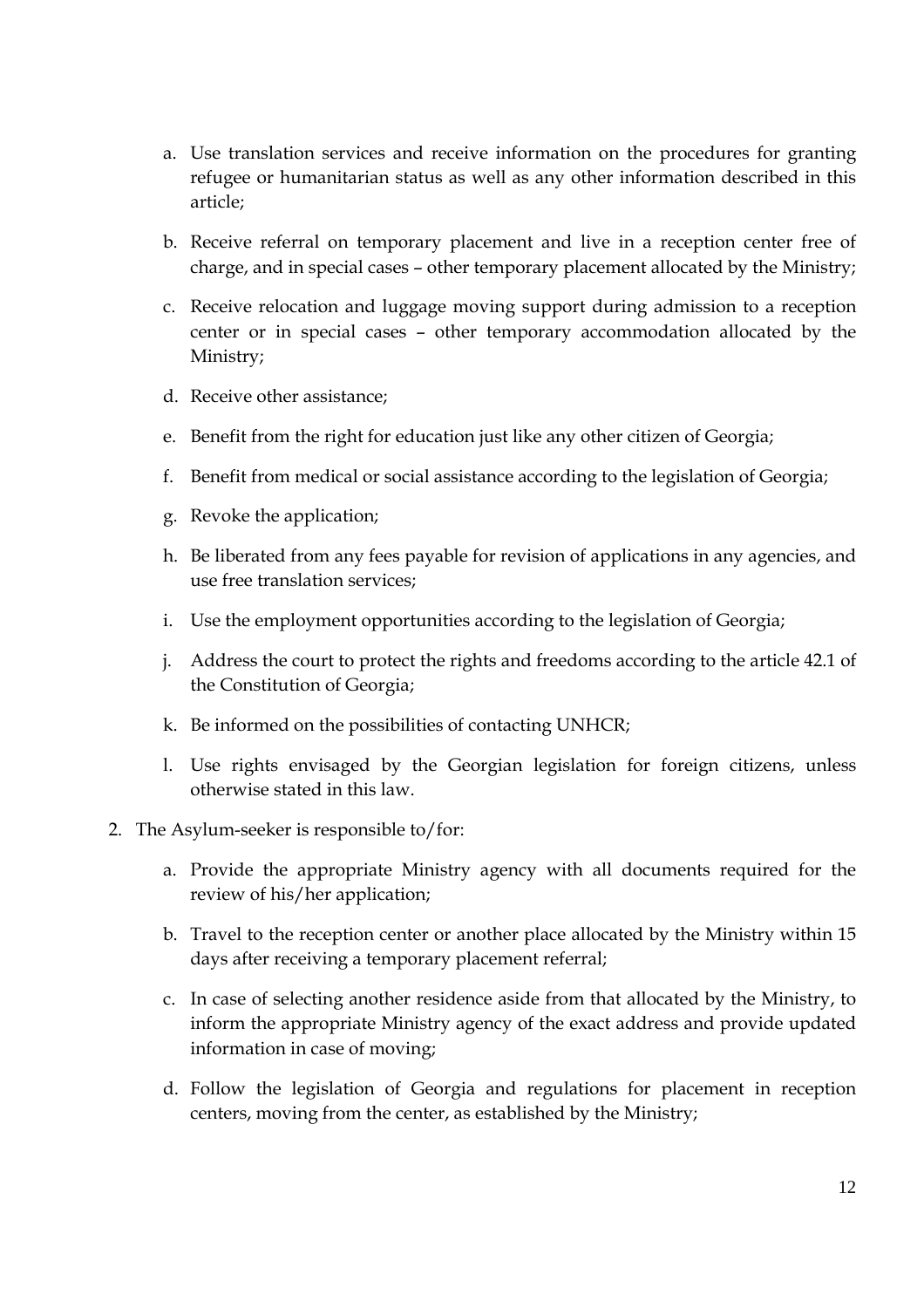- e. Undergo a compulsory medical examination within the period established by the Ministry in an appropriate healthcare institution.
- 3. Failure of the asylum-seeker to meet the requirements of this article will be considered by the Ministry as a refusal to be placed in a reception center.

### **Article 19. Rights and responsibilities of a person with refugee or humanitarian status**

- 1. A person with refugee or humanitarian status is entitled to:
	- a. Live in a reception center or in special cases other temporary placement allocated by the Ministry for 3 months after receiving the status and use all rights stipulated in article 18 of this law;
	- b. Select between the housing options provided by the Ministry within 3 months after receiving such status or relocate at own expense;
	- c. Apply to the Ministry of Justice upon receiving citizenship of Georgia according to the law of Georgia on Citizenship of Georgia;
	- d. Return to the country of origin or travel to another country;
	- e. Benefit from the right for education just like any other citizen of Georgia;
	- f. Benefit from medical or social assistance according to the legislation of Georgia;
	- g. Benefit from rights envisaged by the Georgian legislation for foreign citizens, unless otherwise stated in this law.
- 2. A person holding refugee and humanitarian status (if the holder of a humanitarian status does not possess personal identification document or cannot obtain such a document) will be provided with a temporary residence permit and travel document according to the 1951 UN Convention on the Status of Refugees, articles 27-28.
- 3. A temporary residence permit and travel document is issued to the person holding humanitarian status according to article 2 of this law and written request of the Ministry.
- 4. The form and procedures for issuing travel document is defined by the Ministry of Justice in line with the 1951 UN Convention on Refugee Status.
- 5. A person holding refugee or humanitarian status is responsible for:
	- a. Respecting the legislation of Georgia;
	- b. Providing advance notification to the Ministry if he/she desires to change housing;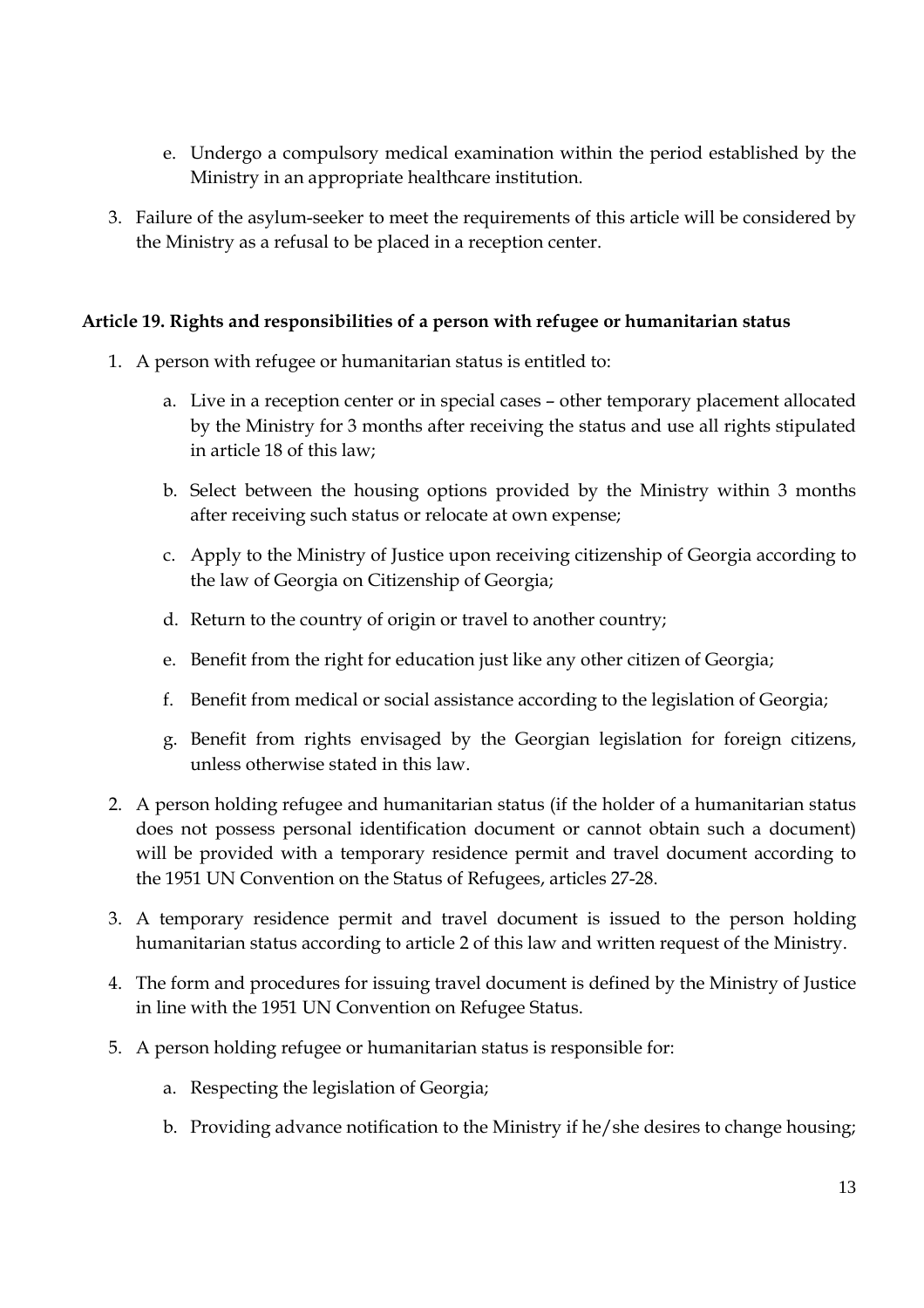c. Ensuring annual registration.

### **Article 20. Legal guarantees of asylum-seekers, refugees or humanitarian status holders**

- 1. Rights of a person holding refugee or humanitarian status are protected by the state.
- 2. Decisions of state agencies or authorized public servants that violate rights of asylumseekers, refugees or humanitarian status holders granted by Georgian legislation are void and do not result in any legal consequences.

#### **Article 21. Guarantees against forced return**

- 1. According to this law and international legislation, the principle of non-deportation means the responsibility of the Georgian state to not return an asylum-seeker or holder of refugee or humanitarian status to a country or border of the country where the life or freedom of such a person is under a threat because of his/her race, religion, faith, nationality, belonging to a certain social group, political views, or because of violence, external aggression, occupation, internal conflicts, mass violation of human rights or other gross violation of public order.
- 2. It is prohibited to deport an asylum-seeker from Georgia before the final decision is made on his/her application in line with article 14 of this law.
- 3. It is prohibited to deport the holder of refugee or humanitarian status to another country if there is a reasonable doubt that the person will become a victim of severe, non-humane or undignified treatment or punishment.

#### **Article 22. Social-economic guarantees of persons holding refugee or humanitarian status**

- 1. Issues regarding social-economic guarantees (reception, placement, education and security) for persons holding refugee or humanitarian status are decided by the Ministry in agreement with relevant state executive agencies. The ministry coordinates activities of the state executive agencies for providing assistance to persons holding refugee or humanitarian status.
- 2. Social-economic guarantees described in section 1 of this article no longer apply towards refugee or humanitarian status holder if he/she:
	- a. Has left Georgia for longer than 1 month;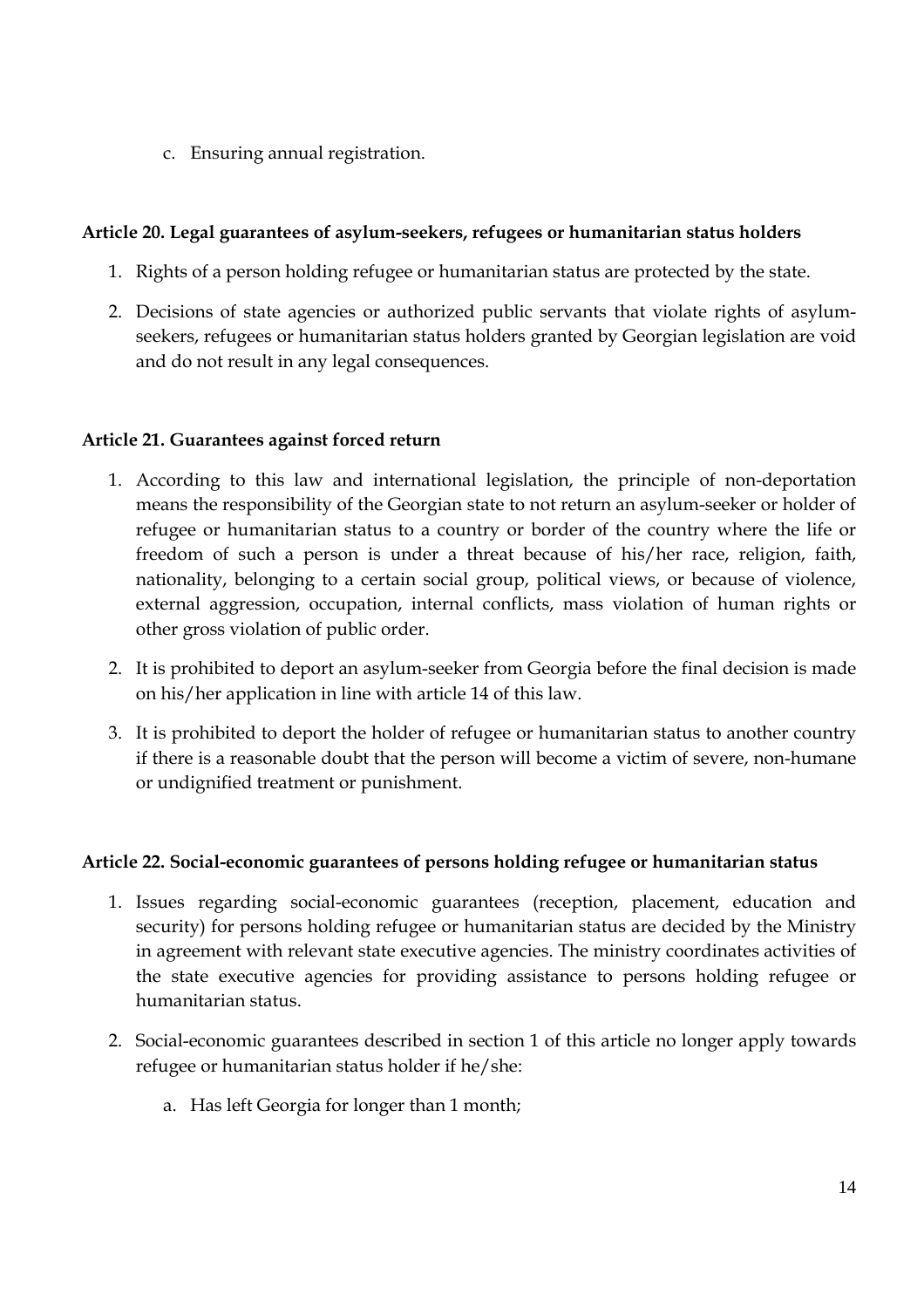- b. Committed a crime, for which a negative court verdict about the arrest has entered into legal force;
- c. Did not register annually as required by article 19.5.c of this law and did not report to the Ministry three months after completion of registration to provide appropriate justification for failing to register.
- d. Filed an application to refuse assistance guaranteed by the Georgian legislation.
- 3. Costs of receiving, defining status and placement of asylum-seekers, persons holding refugee or humanitarian status, including costs of state executive agencies and local selfgovernance units dealing with receiving and the placement of refugees or humanitarian status holders on their territories, are reimbursed through the funds assigned to the Ministry from the state budget.
- 4. In case of the inability to independently resolve issues associated with holders of refugee or humanitarian status Georgia may seek assistance from other countries as well as international organizations.

## **Chapter VI**

#### **Authorized, responsible and international collaboration of the Government of Georgia**

#### **Article 23. Agencies responsible for the enforcement of this law**

- 1. The following agencies are responsible to ensure the enforcement of this law:
	- a. Ministry of Internally Displaced Persons from the Occupied Territories, Accommodation and Refugees of Georgia;
	- b. Ministry of Internal Affairs of Georgia;
	- c. Ministry of Justice of Georgia;
	- d. Ministry of Corrections and Legal Assistance of Georgia
	- e. Ministry of Foreign Affairs of Georgia;
	- f. Ministry of Labor, Health and Social Affairs of Georgia;
	- g. Ministry of Education and Science;
	- h. Local government agencies.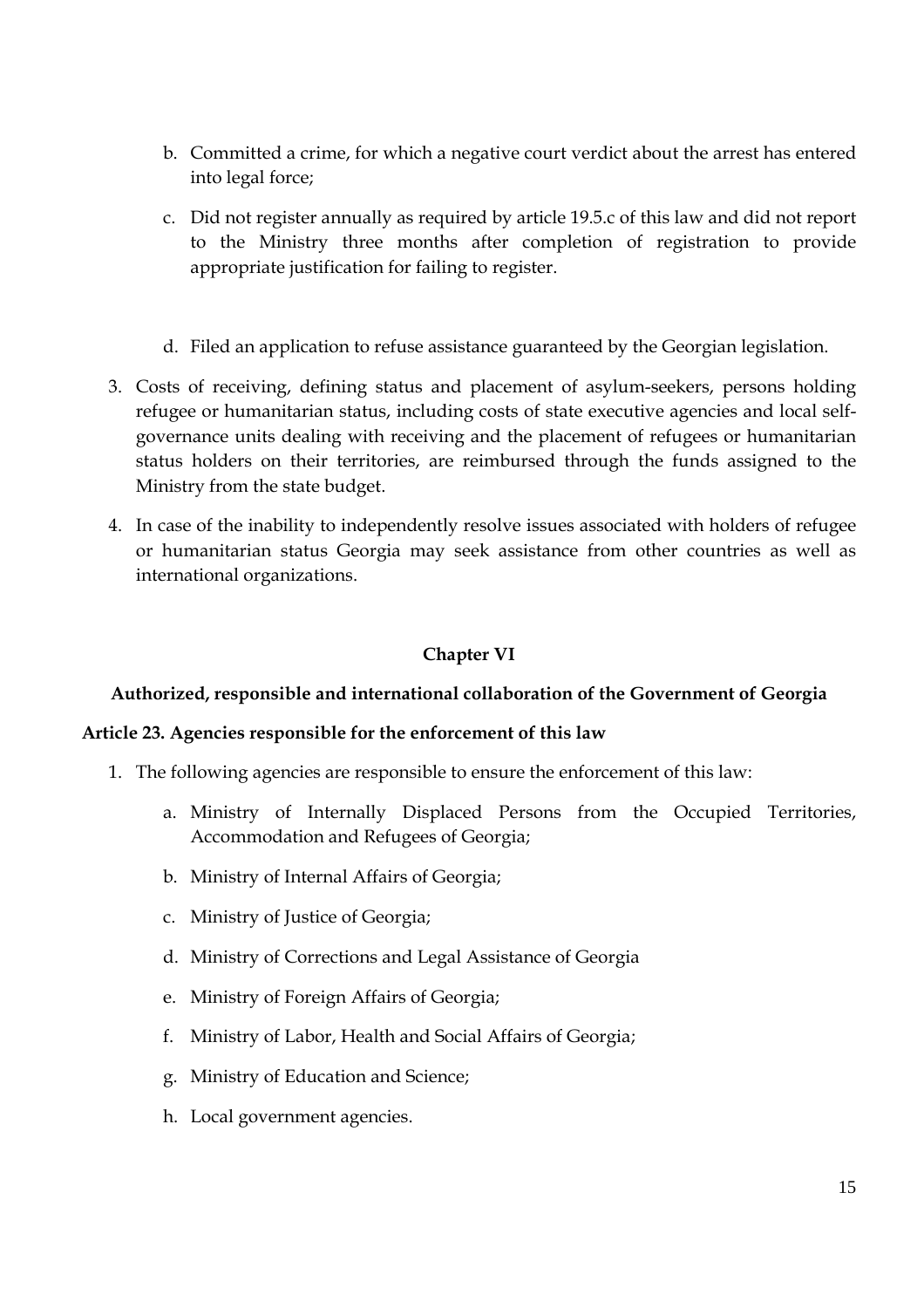2. Agencies listed in the above section of this article are not authorized to contact the government of the country of origin of asylum-seeker, holder of refugee or humanitarian status for the purposes of information exchange while executing this law or other legal acts regulating the field described in this law.

## **Article 24. Ministry of Internally Displaced Persons from the Occupied Territories, Accommodation and Refugees of Georgia**

- 1. The Ministry of Internally Displaced Persons from the Occupied Territories, Accommodation and refugees of Georgia is the only administrative agency responsible for the revision of applications and making appropriate decisions on applications.
- 2. The Ministry of Internally Displaced Persons from the Occupied Territories, Accommodation and refugees of Georgia:
	- a. Registers asylum-seekers, holders of refugee or humanitarian status; creates and maintains a database and regularly updates information;
	- b. Implements procedures described in this law according to the regulations stipulated herein;
	- c. Addresses the Ministry of Internal Affairs of Georgia, as appropriate, to receive advice on the asylum-seeker entering Georgia illegally on the issues of persons holding refugee or humanitarian status posing a potential threat to the country;
	- d. Addresses the Ministry of Internal Affairs of Georgia, as appropriate, to seek help with the identification of the asylum-seeker;
	- e. Informs the Ministry of Justice of Georgia on the case of the asylum-seeker according to the regulations of this law, on the court verdict into legal power about not satisfying the request of the asylum-seeker on the granting of asylum.
	- f. Informs the Civil Registration Agency, a legal entity of public law under the Ministry of Justice of Georgia, on the suspension of revocation of refugee or humanitarian status in order to void temporary residence permits and travel documents of that person;
	- g. In order to ensure the respect of the rights of the asylum-seekers, refugees or humanitarian status holders, works with UNHCR in accordance with the article 23 of this law;
	- h. Provides information to UNHCR on asylum-seekers and holders of refugee or humanitarian status;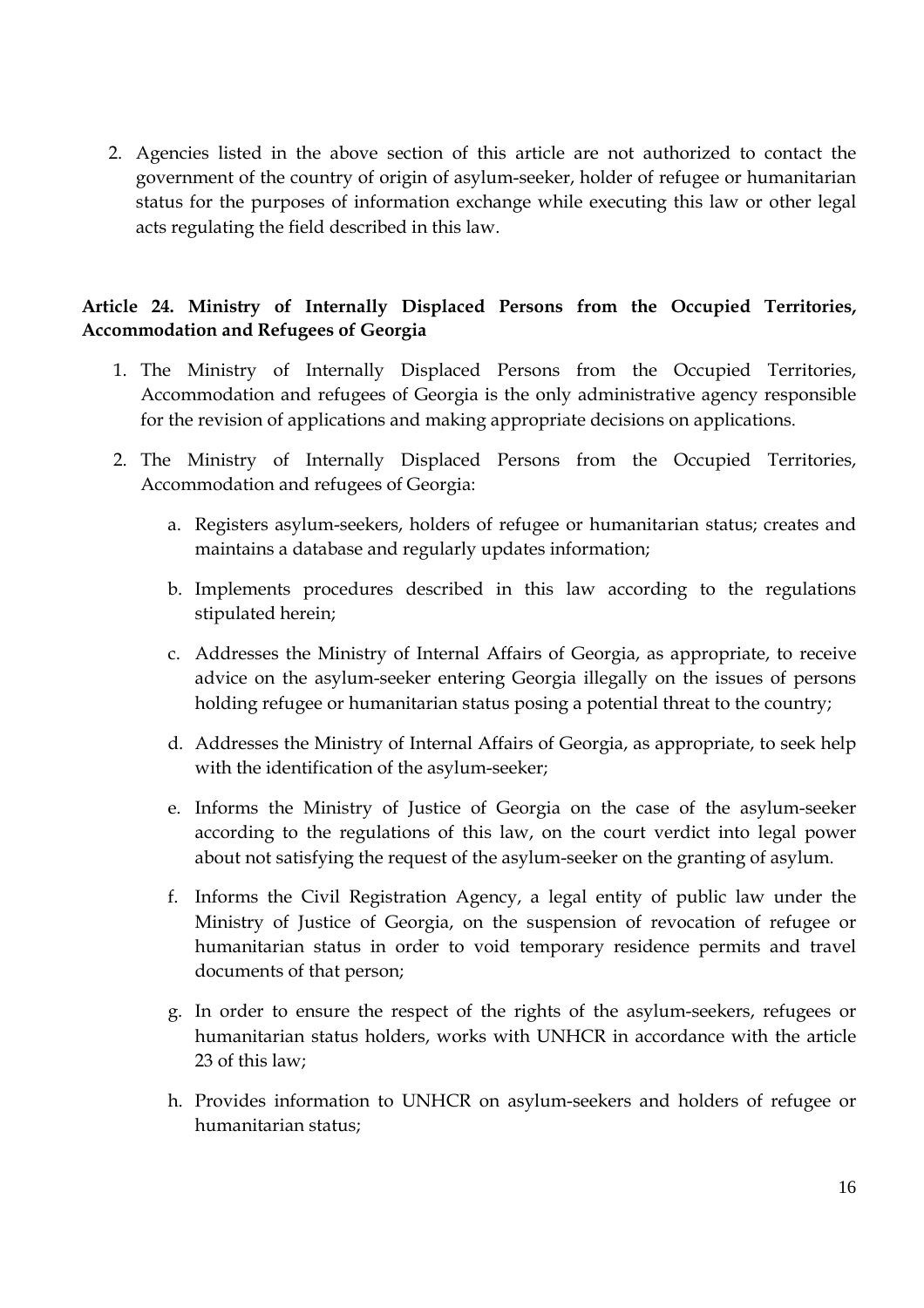i. Assists holders of refugee or humanitarian status in the return to the country of origin.

### **Article 25. Ministry of Internal Affairs of Georgia**

The Ministry of Internal Affairs of Georgia:

- a. Upon the request from the Ministry of Internally Displaced Persons from the Occupied Territories, Accommodation and Refugees of Georgia, the Ministry of Internal Affairs of Georgia assists in the identification and verification of the facts provided as part of the application for the asylum-seeker status. It also provides information on the issues of asylum-seekers, holders of refugee or humanitarian status that may pose threats to Georgia;
- b. Informs the Ministry of Internally Displaced Persons from the Occupied Territories, Accommodation and Refugees of Georgia about any crimes committed by the asylum-seeker, holder of humanitarian or refugee status within 2 weeks after such a request is made;
- c. Verifies documents of the asylum-seeker at the checkpoint according to the set rules and procedures;
- d. Sends the application received by territorial units of the border or patrol police or other structural units of the Ministry of Internal Affairs to the Ministry of Internally Displaced Persons from the Occupied Territories, Accommodation and Refugees of Georgia within three days for revision.

## **Article 26. Ministry of Justice of Georgia**

The Ministry of Justice of Georgia:

- a. Issues temporary residence permits for persons holding refugee and humanitarian status based on the status certification document issued by the Ministry of Internally Displaced Persons from the Occupied Territories, Accommodation and Refugees of Georgia in accordance with the legislation of Georgia;
- b. Issues travel documents to holders of refugee and humanitarian status in accordance with the legislation of Georgia;
- c. Based on the notification from the Ministry of Internally Displaced Persons from the Occupied Territories, Accommodation and Refugees of Georgia and in accordance with the legislation of Georgia, initiates a deportation procedure for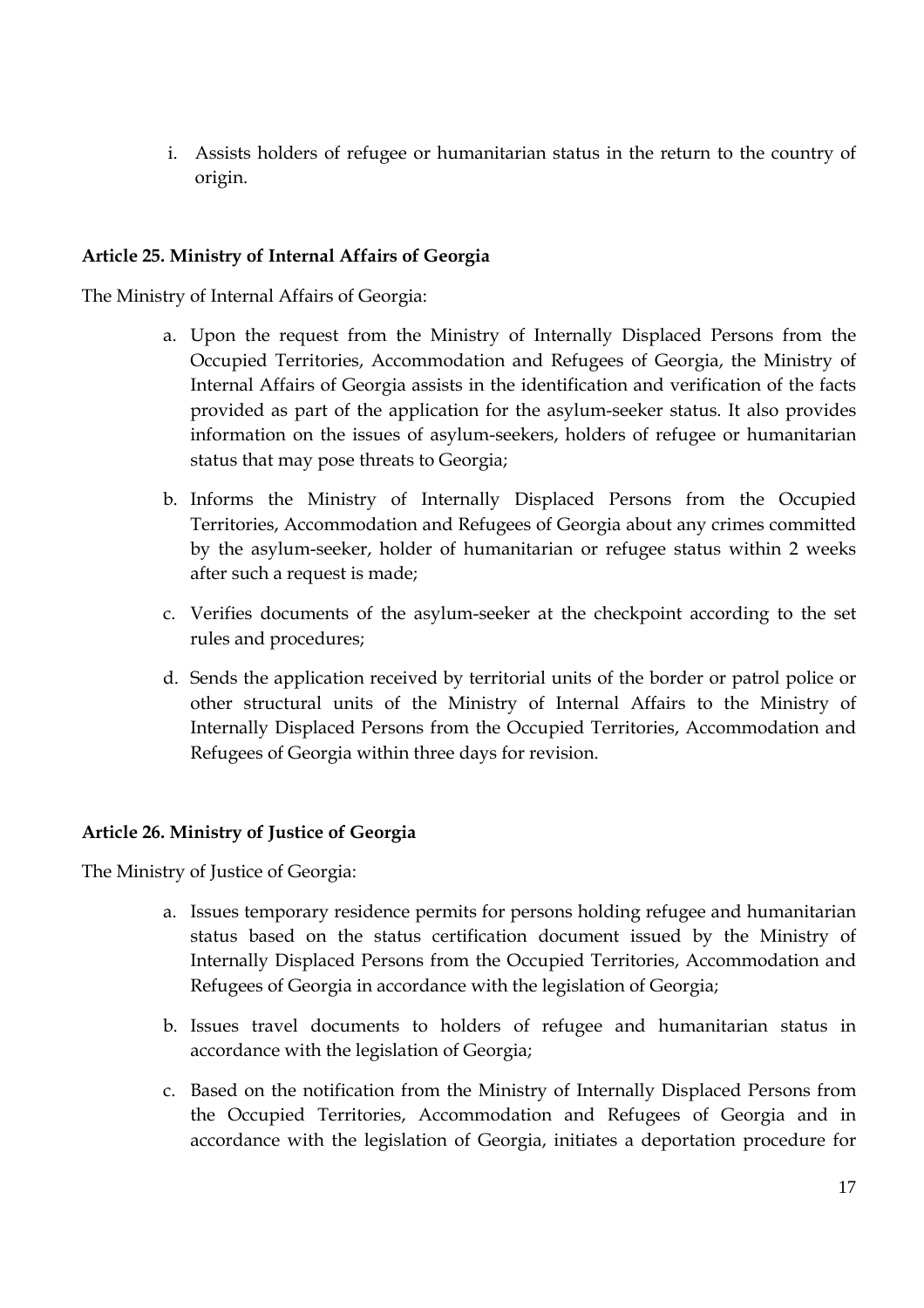non-registered asylum-seekers or persons whose refugee or humanitarian status has been nullified or cancelled in accordance to the legislation of Georgia.

## **Article 27. The Ministry of Corrections and Legal Assistance of Georgia**

The Ministry of Corrections and Legal Assistance of Georgia informs the Ministry of Internally Displaced Persons from the Occupied Territories, Accommodation and Refugees of Georgia and the Ministry of Internal Affairs of Georgia about the expected release of a person that has been arrested and is a subject to deportation from Georgia, no later than 2 months before the expiration of such detention.

# **Article 28. The Ministry of Foreign Affairs of Georgia**

The Ministry of Foreign Affairs of Georgia:

- a. If requested, assists the Ministry of Internally Displaced Persons from the Occupied Territories, Accommodation and Refugees of Georgia in the verification of facts provided as part of the process to define refugee or humanitarian status as well as gathering information on the country of origin of the given person, except for information-gathering through channels described in article 23.2 of this law.
- b. Assists the Ministry of Internally Displaced Persons from the Occupied Territories, Accommodation and Refugees of Georgia through the consulates of Georgia to reunite families according to article 7 of this law and within the authority granted by the legislation, as requested by the Ministry of Internally Displaced Persons from the Occupied Territories, Accommodation and Refugees of Georgia;
- c. Within the field of its competence and with the help of diplomatic representations and consulates, assists a holder of refugee or humanitarian status in the voluntary return to the country of origin.

## **Article 29. Ministry of Labor, Health and Social Affairs of Georgia**

The Ministry of Labor, Health and Social Affairs of Georgia:

- a. Provides asylum-seekers and holders of refugee or humanitarian status with medical and social assistance as granted by the legislation of Georgia;
- b. Based on the request of the Ministry of Internally Displaced Persons from the Occupied Territories, Accommodation and Refugees of Georgia, provides a minor without parental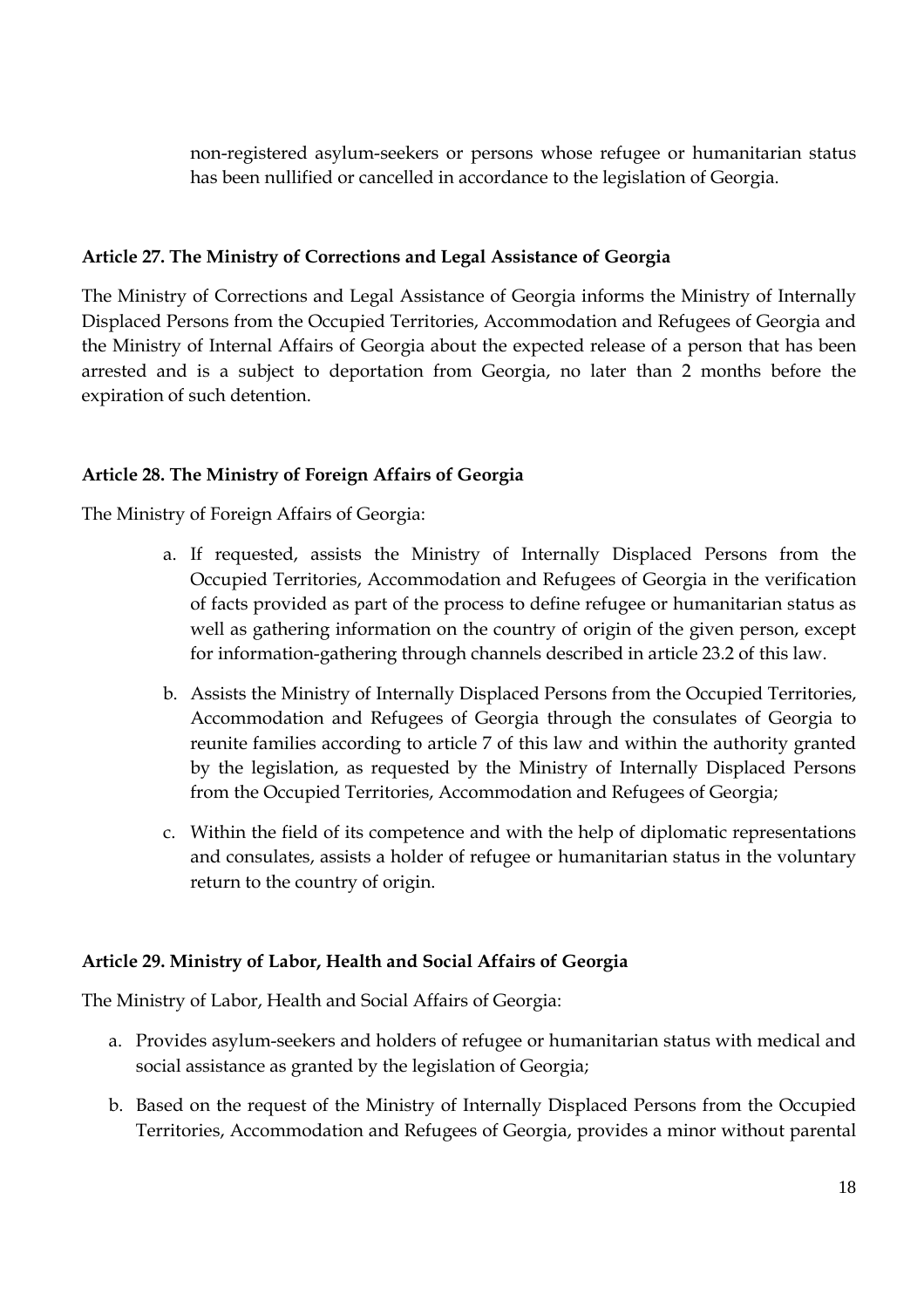care with adequate living conditions and care/guardianship in line with the legislation of Georgia.

### **Article 30. Ministry of Education and Science of Georgia**

The Ministry of Education and Science:

- a. Ensures that asylum-seekers and refugee or humanitarian status holders have the right to education in line with articles 18-19 of this law;
- b. Sends appropriate information to the Ministry of Internally Displaced Persons from the Occupied Territories, Accommodation and Refugees of Georgia on the living conditions of children of refugee or humanitarian status holders and their condition in state and general education institutions; also provides information on the possibilities of studies in professional educational institutions and conditions and possibilities of transferring them to secondary and higher professional institutions.

## **Article 31. Local government agencies**

Local government agencies are authorized to submit a list of housing opportunities for the holders of refugee or humanitarian status. The Ministry of Internally Displaced Persons from the Occupied Territories, Accommodation and Refugees of Georgia provides information on the conditions of the proposed housing options to the person holding refugee or humanitarian status.

#### **Article 32. Joint responsibility of executive government of Georgia**

Executive Government agencies of Georgia:

- a. Work with local government units on receiving, placing and integrating asylumseekers and holders of refugee or humanitarian status;
- b. Work with different public unions and organizations to assist asylum-seekers or humanitarian or refugee status holders as well as their families;
- c. Execute their respective authority to ensure execution of this law.

#### **Article 33. Collaboration of Georgia with other governments and international organizations**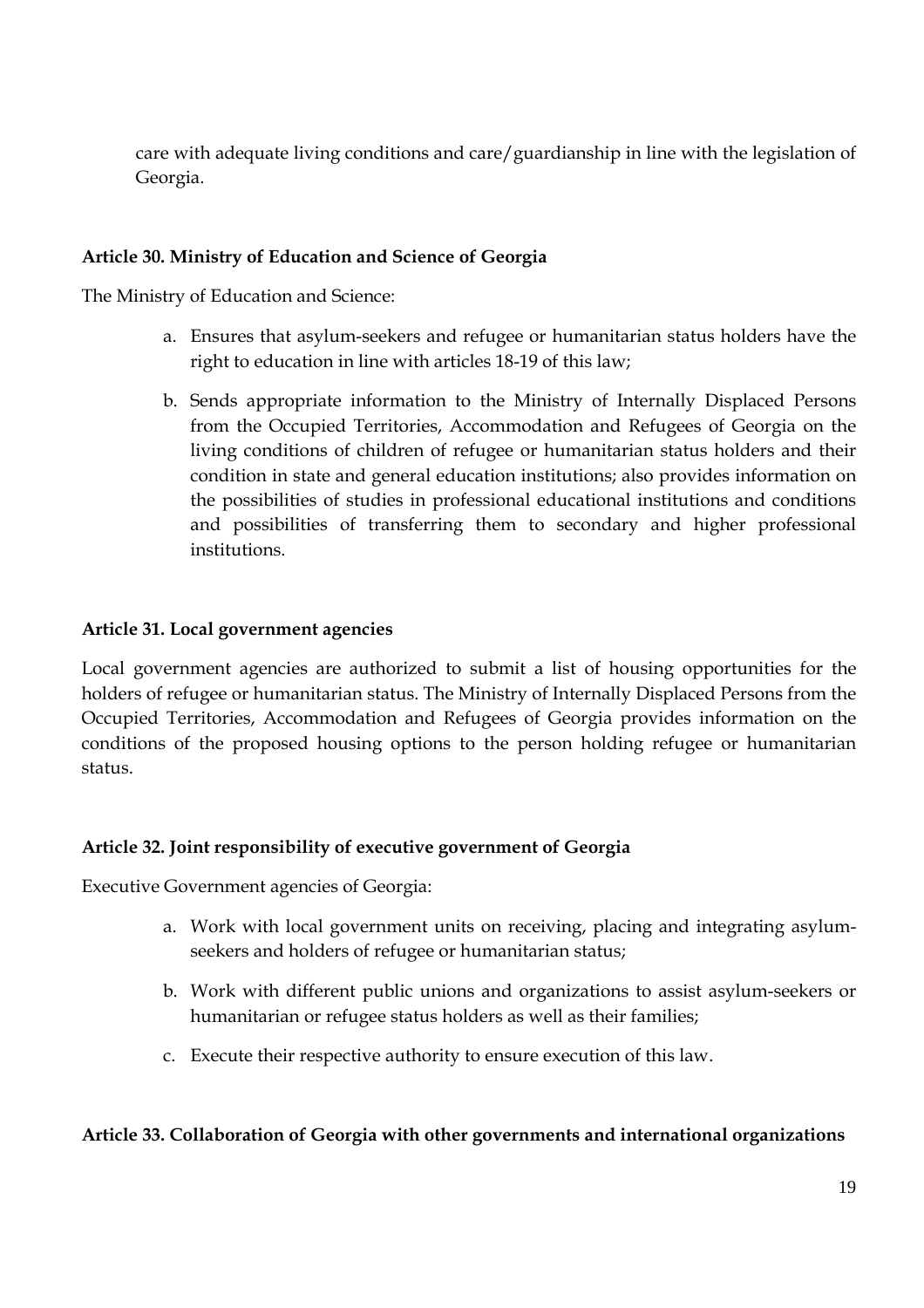- 1. In order to resolve issues related to holders of refugee or humanitarian status, Georgia has good relations with other states as well as UNHCR or other international organizations.
- 2. For supervision of implementation of the 1951 UN Convention Relating to the Status of Refugees and the 1967 Protocol, state agencies of Georgia provide UNHCR with all appropriate support and collaboration. UNHCR representatives are entitled to meet asylum-seekers, holders of refugee or humanitarian status any time, at any stage of the application process.

### **Chapter VII**

#### **Responsibility for violation of this law**

#### **Article 34. Responsibility for violation of this law**

In case of violating regulations of this law, responsibility is defined in line with the legislation of Georgia.

#### **Chapter VIII**

#### **Transitional and conclusive regulations**

#### **Article 35. Actions to be implemented to activate this law**

- 1. Within 6 months after activating this law the Government of Georgia should ensure compliance of sublegislative acts to this law.
- 2. 6 months from passing the law, the Ministry of Internally Displaced Persons from the Occupied Territories, Accommodation and Refugees of Georgia should design and approve:
	- a. Regulations for annual registration of refugees and persons with humanitarian status;
	- b. Certification of the asylum-seeker, regulations for issuing or changing it;
	- c. Procedure for granting refugee or humanitarian status;
	- d. Regulations for placement in reception center; code of conduct ad regulations for removing a person from a recipient center.
- 3. Within three months after passing this law the Ministry of Justice is to design and approve a form of travel documents for the holders of refugee and humanitarian status.